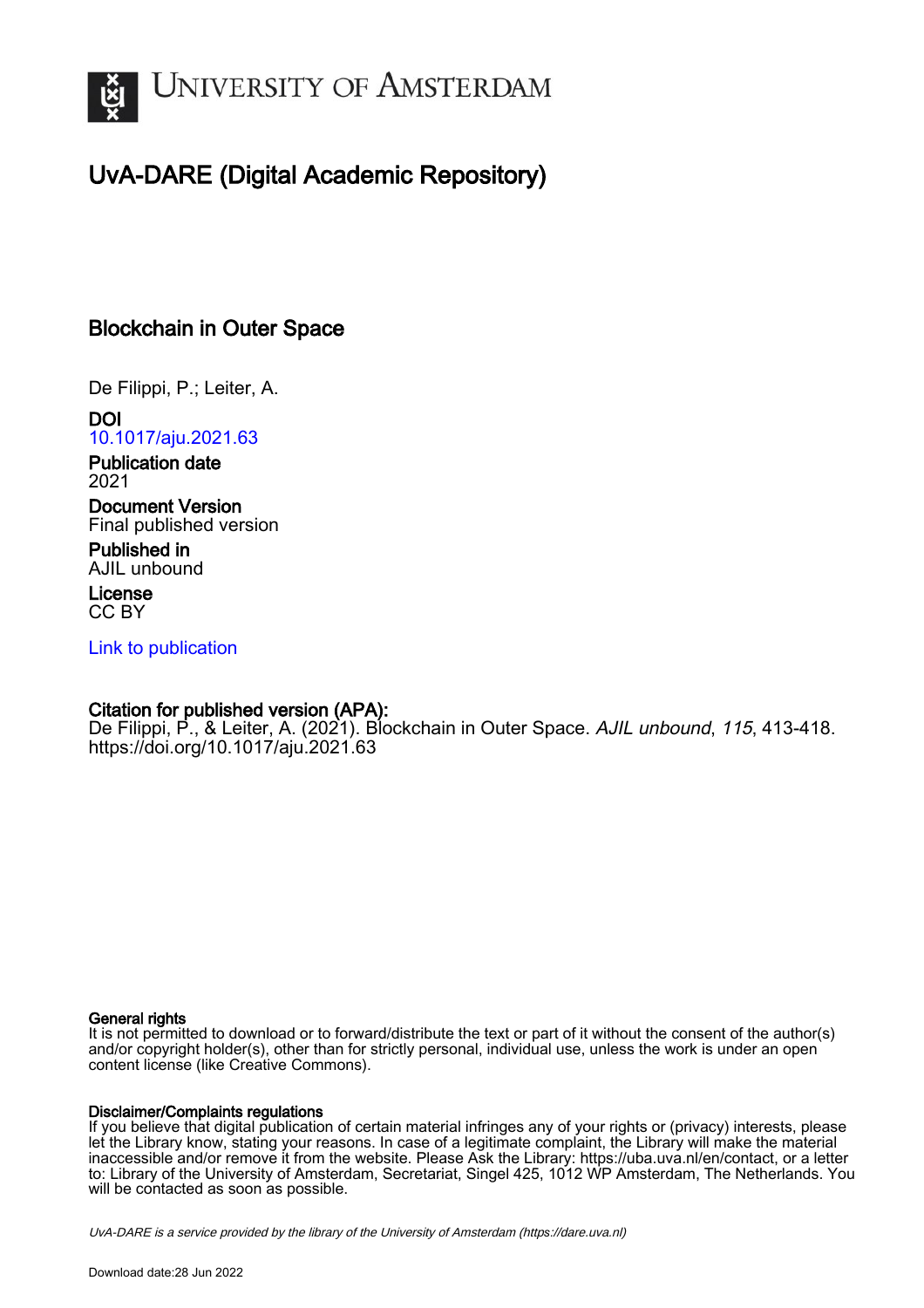## SYMPOSIUM ON THE GLOBAL GOVERNANCE IMPLICATIONS OF BLOCKCHAIN

### BLOCKCHAIN IN OUTER SPACE

### Primavera De Filippi\* and Andrea Leiter\*\*

Blockchain technology has spurred the emergence of powerful narratives to promote new ways of governing outer space. The list of proposed uses for blockchain applications in outer space is endless—from property registries for asteroid mining, to supply chain management systems, or interplanetary cryptocurrencies for the space economy—along with Elon Musk claiming that "SpaceX is going to put a literal Dogecoin on the literal moon."<sup>1</sup> Yet, thus far, none of these projects have gone beyond simple declarations or white papers, mostly due to the inherent limitations on the effective enforcement of blockchain-based rules outside of their own technical framework. In this essay, we argue that blockchain technology is relevant for outer space because it fosters novel narratives<sup>2</sup> advancing possible futures characterized by new modes of governance. The strongest and most prominent of these narratives is the crypto-libertarian one, which draws heavily on the absence of a state, the sanctity of property, and the primacy of private ordering through decentralized markets. But there are other narratives proposed by relevant actors in the blockchain space that are dedicated to other modes of governance.3 By focusing on alternative narratives for blockchain technology, we illustrate how the possible applications of blockchain technology in outer space may extend beyond the current libertarian dreams, to support a more commons-based approach to outer space governance.

#### International Legal Framework of Outer Space Governance and the Commercial Space Industry

Outer space governance was established through a series of international treaties, enacted during the Cold War period. The Outer Space Treaty of 1967 (OST) is the most significant piece of legislation in this regard. It establishes an international legal framework for outer space, intended to preserve outer space as a *global commons*—i.e.,

- \*\* Andrea Leiter is an Assistant Professor at the University of Amsterdam.
- $1$  [Elon Musk](https://twitter.com/elonmusk/status/1377567762919292938) (@elonmusk), TWITTER (Apr. 1 2021, 6:25 a.m.).

<sup>2</sup> Narratives that are closely entangled with technological advances, such as the ones described here, have been called sociotechnical imaginaries by Sheila Jasanoff. See DREAMSCAPES OF [MODERNITY: SOCIOTECHNICAL](https://press.uchicago.edu/ucp/books/book/chicago/D/bo20836025.html) IMAGINARIES AND THE FABRICATION OF POWER 10 (Sheila Jasanoff & Sang-Hyun Kim eds., 2015). For understanding blockchain as a narrative technology, see also Andrea Leiter, Life in Blocks: How Blockchain Technology Narrates the World, in RESEARCH [HANDBOOK ON](https://www.e-elgar.com/shop/usd/research-handbook-on-law-and-literature-9781839102257.html) LAW AND LITERATURE (Peter Goodrich, Daniela Gandorfer & Cecilia Gebruers eds., forthcoming 2022); Wessel Reijers & Mark Coeckelbergh, [The Blockchain as a Narrative Technology:](https://link.springer.com/article/10.1007/s13347-016-0239-x) [Investigating the Social Ontology and Normative Con](https://link.springer.com/article/10.1007/s13347-016-0239-x)figurations of Cryptocurrencies, 31 PHILOS. TECHNOL. 103 (2018).

 $3$  See [The Trust Machine: The Technology Behind Bitcoin Could Transform How the Economy Works](https://www.economist.com/leaders/2015/10/31/the-trust-machine), THE ECONOMIST (Oct. 31, 2015); Primavera De Filippi, Morshed Mannan & Wessel Reijers, Blockchain as a Confi[dence Machine: The Problem of Trust & Challenges of Governance](https://www.sciencedirect.com/science/article/pii/S0160791X20303067), 62 TECH. IN SOCY 101284 (2020).

© Primavera De Filippi and Andrea Leiter 2021. This is an Open Access article, distributed under the terms of the Creative Commons Attribution licence [\(http://creativecommons.org/licenses/by/4.0/](http://creativecommons.org/licenses/by/4.0/)), which permits unrestricted re-use, distribution, and reproduction in any medium, provided the original work is properly cited.

<sup>\*</sup> Primavera De Filippi is a research director at CERSA/CNRS and faculty associate at the Berkman-Klein Center for Internet & Society at Harvard.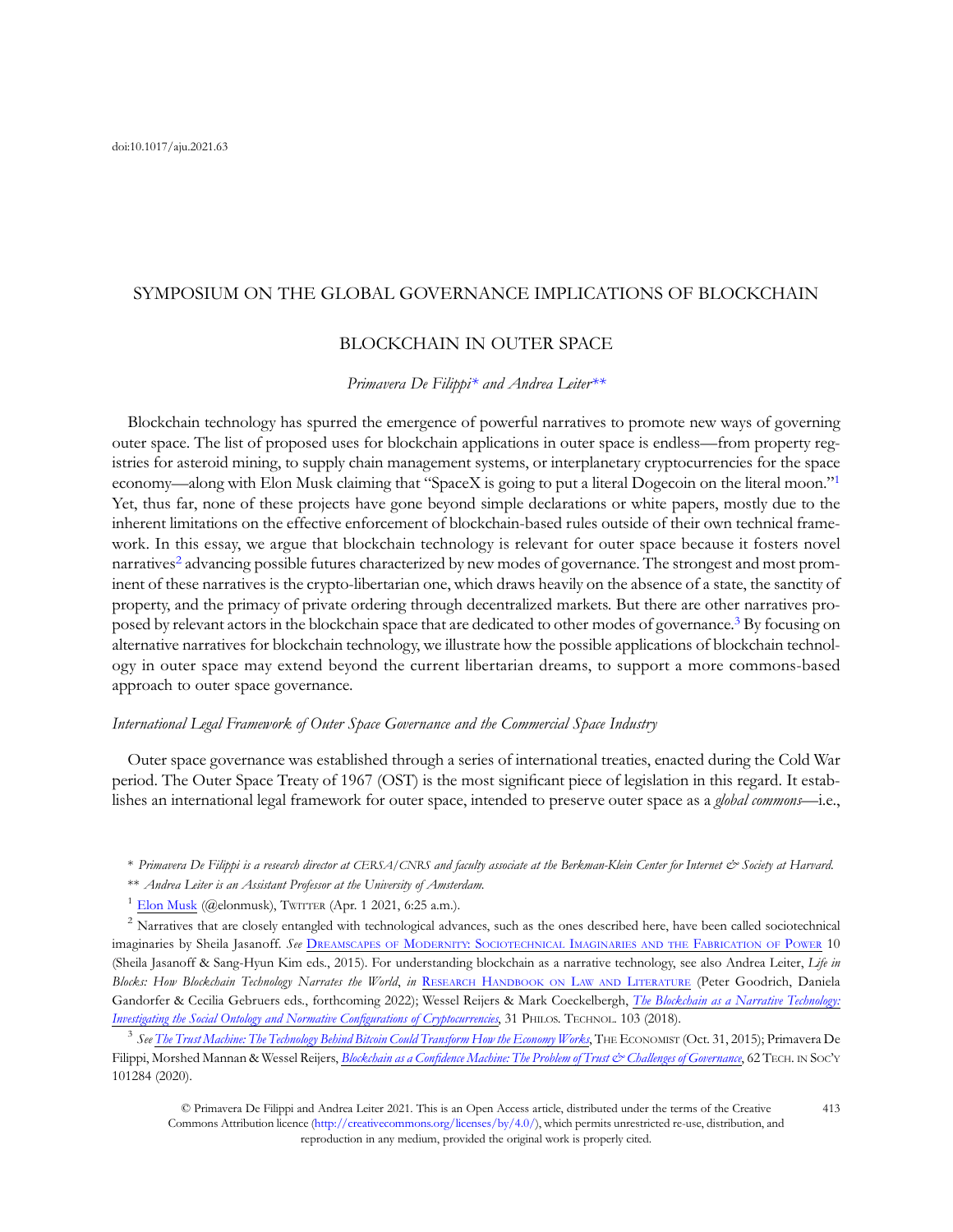#### 414 AJIL UNBOUND Vol. 115

At the time of drafting of these treaties, outer space exploration was primarily an affair of national governments, which was principally undertaken for geopolitical purposes. With the exception of a few private efforts, sovereign powers were the main source of investment for space exploration, and—while it was predicted that private actors would eventually engage in outer space activities—it was considered preferable that state actors remain responsible for outer space governance.

Today, however, space activities are increasingly dominated by private actors.<sup>4</sup> The global space economy grew from 200 billion USD in 2005 to 450 billion USD in 2021, with 80 percent of the revenue generated by private companies, mostly driven by U.S.-based entrepreneurs.<sup>5</sup> Corporations such as SpaceX, Blue Origin, and Virgin Galactic have already announced the dawn of the "commercial space age."<sup>6</sup> While the geopolitical underpinnings cannot be ignored, these companies are participating in the race for space exploration mostly for commercial reasons.7

As private entities, these companies are not *directly* subject to the provisions of these international treaties; yet, they are *indirectly* affected by them, to the extent that they are expected to respect the laws of the country in which they operate, which are subject to the treaties' provisions. As a result, it is generally understood that—just like national governments—private companies cannot claim sovereignty over any celestial body in outer spaces. Yet, the wording of the relevant treaties is sufficiently ambiguous as to allow for the commodification of outer space resources by private parties.<sup>8</sup> Indeed, if the OST framework for the governance of outer space was aimed at preventing national appropriation, it never excluded the possibility of extracting resources from outer space,<sup>9</sup> provided that the extraction is undertaken "for the benefit and in the interest of all humankind" (Article 1).<sup>10</sup>

Accordingly, in recent years, some countries—such as the United States,<sup>11</sup> Luxembourg,<sup>12</sup> the United Arab Emirates,<sup>13</sup> and Japan<sup>14</sup>—have enacted laws enabling private entities to claim ownership over the resources they extract from outer space, provided that this does not entail or presuppose claims of national sovereignty.<sup>15</sup> These countries are interpreting the provisions of the OST in such a way as to allow for the private appropriation of resources in outer space, despite the explicit prohibition of national appropriation of celestial bodies.<sup>16</sup> This interpretation is explicitly recognized in Section 10 of the Artemis Accords of October 2020, stipulating that

<sup>4</sup> Isabel Feichtner & Surabhi Ranganathan, [International Law and Economic Exploitation in the Global Commons: Introduction](https://academic.oup.com/ejil/article/30/2/541/5536740), 30 EUR. J. INT'<sup>L</sup> L. 541, 543 (2019).

<sup>5</sup> Space Foundation, *Global Space Economy Nears* \$447B, THE SPACE REPORT ONLINE.

 $6$  Matthew Weinzierl & Mehak Sarang, *[The Commercial Space Age Is Here](https://hbr.org/2021/02/the-commercial-space-age-is-here)*, HARV. Bus. REV. (2021).

<sup>7</sup> Gurbachan Singh Sachdeva, *[Commercial Mining of Celestial Resources: Case Study of U.S. Space Laws](https://www.tandfonline.com/doi/abs/10.1080/14777622.2018.1534312?journalCode=fast20)*, 16 ASTROPOLITICS 202 (2018).

<sup>8</sup> Matthew Shaer, *The Asteroid Miner'[s Guide to the Galaxy](https://foreignpolicy.com/2016/04/28/the-asteroid-miners-guide-to-the-galaxy-space-race-mining-asteroids-planetary-research-deep-space-industries/)*, For. PoL'y 44, 47 (Apr. 28, 2016).

<sup>9</sup> Matt Craven, "Other Spaces"[: Constructing the Legal Architecture of a Cold War Commons and the Scienti](https://academic.oup.com/ejil/article/30/2/547/5536739)fic-Technical Imaginary of Outer Space, 30 EUR. J. INT'<sup>L</sup> L. 547, 548 (2019).

<sup>10</sup> [Feichtner & Ranganathan](https://academic.oup.com/ejil/article/30/2/541/5536740), *supra* note 4, at 541.

<sup>11</sup> [U.S. Commercial Space Launch Competitiveness Act \(2015\)](https://www.congress.gov/bill/114th-congress/house-bill/2262/text) (Space Act).

<sup>12</sup> Luxembourg's [Space Resources Law.](https://www.moj.gov.ae/assets/2020/Federal%20Law%20No%2012%20of%202019%20on%20THE%20REGULATION%20OF%20THE%20SPACE%20SECTOR.pdf.aspx) U.S. Commercial Space Launch Competitiveness Act (2015).

<sup>13</sup> [The United Arab Emirates issued a comprehensive space law](https://www.moj.gov.ae/assets/2020/Federal%20Law%20No%2012%20of%202019%20on%20THE%20REGULATION%20OF%20THE%20SPACE%20SECTOR.pdf.aspx) consisting of nine chapters and fifty-four articles that regulates, *inter alia*, the usage of space resources.

<sup>14</sup> [Law Concerning the Promotion of Business Activities Related to the Exploration and Development of Space Resources](https://kanpou.npb.go.jp/old/20210623/20210623g00141/20210623g001410004f.html) (June 2021) (Japan) (in Japanese).

<sup>15</sup> Amanda M. Leon, *[Mining for Meaning: An Examination of the Legality of Property Rights in Space Resources](https://www.virginialawreview.org/articles/mining-meaning-examination-legality-property-rights-space-resources/)*, 104 VA. L. REV. 497 (2018).

<sup>16</sup> JULIE MICHELLE KLINGER, RARE EARTH [FRONTIERS: FROM](https://cornellopen.org/9781501714597/rare-earth-frontiers/) TERRESTRIAL SUBSOILS TO LUNAR LANDSCAPES 208 (2017).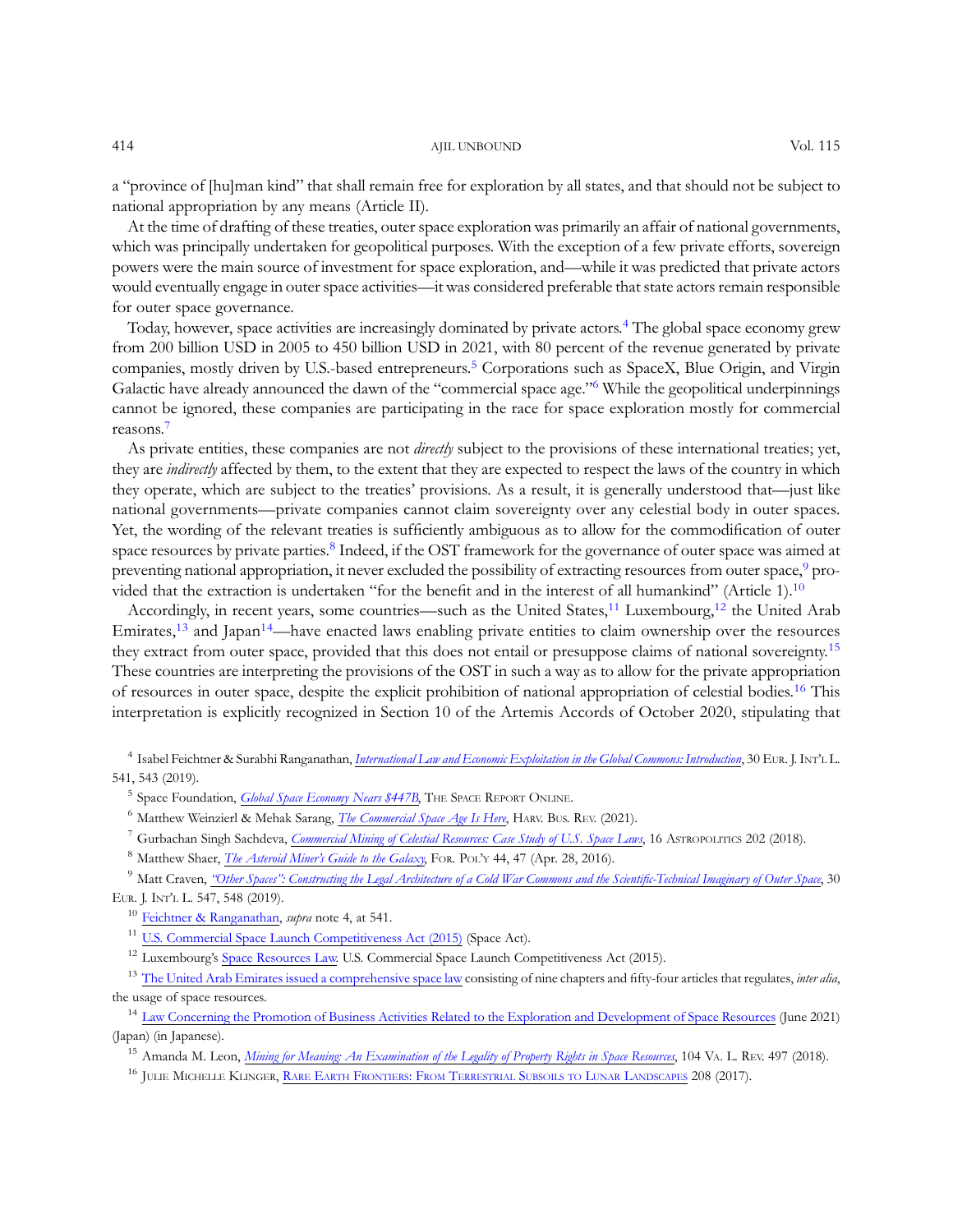"the extraction of space resources does not inherently constitute national appropriation under Article II of the Outer Space Treaty."<sup>17</sup>

This increase of commercial activity and its support in national legislation builds on the presumed distinction between the national appropriation of celestial bodies (through a claim of sovereignty) and the private appropriation of celestial resources (through private property claims). This distinction is grounded on the alleged separation of roles and jurisdictions between the state and the market,<sup>18</sup> mostly supported by liberal and libertarian visions of society.<sup>19</sup> Although these visions recognize the complementarity between the market and the state, they consider that resource allocation is generally best achieved through a decentralized market, only involving a minimal state<sup>20</sup> in charge of protecting private property rights.<sup>21</sup>

## Blockchain Narratives for Outer Space

It is in this alleged separation between the state and the market that blockchain technology enters into play, bringing a new set of narratives for private ordering<sup>22</sup> based on the myth of an autonomous and decentralized market order.<sup>23</sup> In particular, blockchain narratives of transnationality (i.e., spanning across multiple jurisdictions)<sup>24</sup>, alegality (i.e., existing beyond the purview of the law),<sup>25</sup> and self-sovereignty (i.e., operating independently of any sovereign authority)<sup>26</sup> can be regarded as relevant catalysts for some of the emerging practices of private ordering in outer space.

The decentralized character of blockchain technology facilitates coordination between multiple parties, with no centralized control. The transparency and tamper-resistance of the technology makes it possible for anyone with an Internet connection and a blockchain wallet to record information in a secure and immutable manner, providing a secure audit trail of who has done what when. Finally, the automation inherent in smart contract-based systems enables operations to be carried out automatically by the underlying blockchain network, without any third-party intervention.

While the legal validity and enforceability of these smart contract provisions ultimately depend on the laws of national jurisdictions, blockchain technology enables the creation of an alternative regime to traditional property

<sup>17</sup> [Artemis Accords: Principles for Cooperation in the Civil Exploration and Use of the Moon, Mars, Comets, and Asteroids for Peaceful](https://www.nasa.gov/specials/artemis-accords/img/Artemis-Accords-signed-13Oct2020.pdf) [Purposes.](https://www.nasa.gov/specials/artemis-accords/img/Artemis-Accords-signed-13Oct2020.pdf)

<sup>18</sup> Isabel Feichtner, [Mining for Humanity in the Deep Sea and Outer Space: The Role of Small States and International Law in the Extraterritorial](https://www.cambridge.org/core/journals/leiden-journal-of-international-law/article/mining-for-humanity-in-the-deep-sea-and-outer-space-the-role-of-small-states-and-international-law-in-the-extraterritorial-expansion-of-extraction/03DD7A15D7C82D5C2BAFAA7014698B6F) [Expansion of Extraction](https://www.cambridge.org/core/journals/leiden-journal-of-international-law/article/mining-for-humanity-in-the-deep-sea-and-outer-space-the-role-of-small-states-and-international-law-in-the-extraterritorial-expansion-of-extraction/03DD7A15D7C82D5C2BAFAA7014698B6F), 32 LEIDEN J. INT'L L. 255, 265 (2019).

<sup>19</sup> QUINN SLOBODIAN, [GLOBALISTS: THE](https://www.hup.harvard.edu/catalog.php?isbn=9780674979529) END OF EMPIRE AND THE BIRTH OF NEOLIBERALISM (2018); Wilhelm Röpke, *[Economic Order and](https://referenceworks.brillonline.com/entries/the-hague-academy-collected-courses/*A9789028612327_03)* [International Law](https://referenceworks.brillonline.com/entries/the-hague-academy-collected-courses/*A9789028612327_03), 86 COLLECT. COURSES HAGUE ACAD. INT'<sup>L</sup> LAW 203, 244 (1954).

<sup>20</sup> The idea of a "minimal state" was advanced by ROBERT NOZICK, [ANARCHY, STATE,](https://www.basicbooks.com/titles/robert-nozick/anarchy-state-and-utopia/9780465051007/) AND UTOPIA (1974) and ties back to the term "Nachtwaechterstaat" coined by Ferdinand Lasalle in a speech in 1862.

<sup>21</sup> Note that most accounts within and outside (neo-)liberal scholarship would reject a complete reduction of the role of the state and emphasize the importance of national laws for enabling the market. See, e.g., João Rodrigues, [Where to Draw the Line Between the State and](https://www.tandfonline.com/doi/abs/10.2753/JEI0021-3624460409) [Markets? Institutionalist Elements in Hayek](https://www.tandfonline.com/doi/abs/10.2753/JEI0021-3624460409)'s Neoliberal Political Economy, 46 J. ECON. ISSUES 1007, 1010 (2012).

<sup>22</sup> [DREAMSCAPES OF](https://press.uchicago.edu/ucp/books/book/chicago/D/bo20836025.html) MODERNITY, *supra* note 3, at 10.

<sup>23</sup> [Rodrigues,](https://www.tandfonline.com/doi/abs/10.2753/JEI0021-3624460409) *supra* note 21.

<sup>24</sup> MELANIE SWAN, [BLOCKCHAIN: BLUEPRINT FOR A](https://www.oreilly.com/library/view/blockchain/9781491920480/) NEW ECONOMY (2015).

<sup>25</sup> Primavera De Filippi, Morshed Mannan & Wessel Reijers, The Alegality of Blockchain Technology, in POL'Y & SOC'Y, special issue on The Policy Dilemmas of Blockchain (forthcoming 2021).

<sup>26</sup> Marcella Atzori, [Blockchain Technology and Decentralized Governance: Is the State Still Necessary?](https://papers.ssrn.com/sol3/papers.cfm?abstract_id=2709713) (2015); Primavera de Filippi, Citizenship in the Era of Blockchain-Based Virtual Nations, in DEBATING [TRANSFORMATIONS OF](https://link.springer.com/book/10.1007/978-3-319-92719-0) NATIONAL CITIZENSHIP 267 (Rainer Bauböck ed., 2018).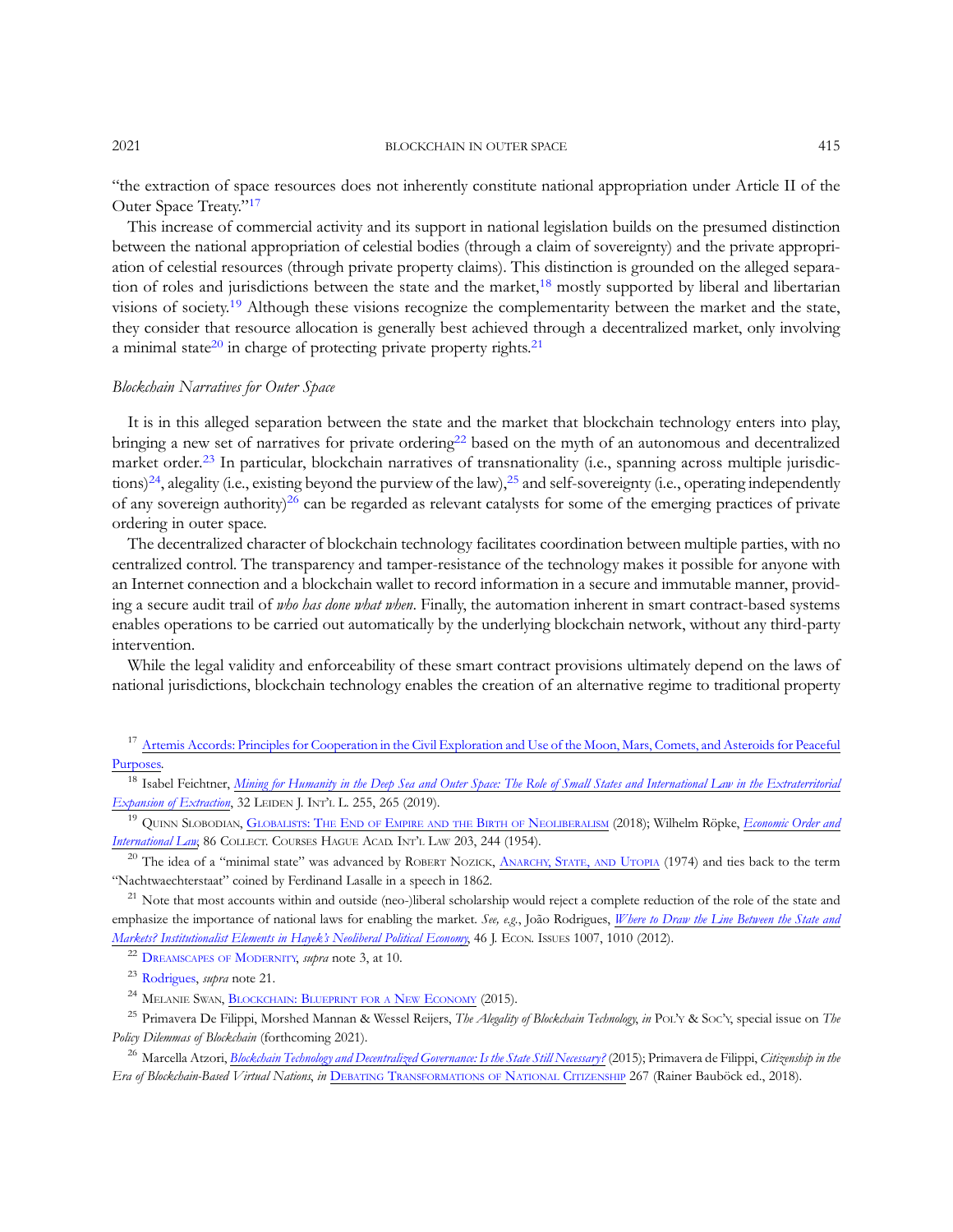#### 416 AJIL UNBOUND Vol. 115

and contract law, whose enforceability does not depend on the laws of any given country, but rather on the technological rules embedded into a particular blockchain infrastructure. In other words, blockchain technology could be considered as a "new means of securing legal protections" in outer space, despite the lack of an "international consensus on the sovereignty-property relation."<sup>27</sup>

In light of these above-described features, blockchain technology has come to be regarded as a promising vehicle for advancing decentralized markets that operate independently from any governmental authority.<sup>28</sup> This narrative of blockchain technology has also been leveraged for raising funds for outer space projects. One of the most well-known examples comes again from Elon Musk, who announced in May 2021 that a SpaceX mission to the Moon with an estimated cost of 62 million USD would allegedly be entirely funded in Dogecoins. There are many other initiatives that advertise blockchain-based fundraising for space ventures (such as Space Decentral<sup>29</sup> or ConsenSys Space<sup>30</sup>)—although it remains to be seen if the money raised will indeed be used for commercial undertakings in outer space.

The problem with these blockchain-based initiatives is that they fail to acknowledge that enforcement cannot be achieved by blockchain technology alone when interacting with non-digital assets. Indeed, while blockchain technology and smart contracts are often said to be self-enforcing or self-executing, this only applies to digital contracts or digital assets that subsist exclusively on the blockchain. As soon as a blockchain-based infrastructure needs to interact with a non-blockchain-based structure, the trustless and self-executing features of the technology fall short—with regard to both collecting *inputs* and enforcing *outputs* outside of the blockchain infrastructure.

Whether a blockchain is used as a land-registry for outer space;<sup>31</sup> as a distributed platform to negotiate and record orbital positions and mining licenses;<sup>32</sup> as a traffic management system for the identification and the localization of satellites and space debris;<sup>33</sup> as a supply chain management system for space-related activities; or even as a smart contract framework to control the operations of physical devices<sup>34</sup>—all of these applications require, on the one hand, a trusted set of "oracles" that can feed the blockchain-based system with external information, and, on the other hand, a third-party enforcement authority that can intervene in case of a dispute. These issues are not specific to outer space; they apply to every application of blockchain technology that needs to interface with a nonblockchain-based structure.

Blockchain-based systems are thus not an effective work-around for the general dependence of private ordering on third-party enforcement institutions. While the Artemis Accords indicate that state-based legislation still has a considerable role to play despite the increased presence of private entities in outer space, how enforcement will be facilitated in outer space—and by whom—is still up for debate.

#### Alternative Blockchain Narratives for Outer Space

If the currently proposed applications for blockchain in outer space are inherently flawed—due to their dependence on external actors for access to information and for the enforcement of outcomes in the physical world—is there room for blockchain technology to make another potential contribution in the field of outer space?

<sup>27</sup> Cait Storr, "Space Is the Only Way to Go": The Evolution of the Extractivist Imaginary of International Law, in ROUTLEDGE [HANDBOOK OF](https://www.routledge.com/Routledge-Handbook-of-International-Law-and-the-Humanities/Chalmers-Pahuja/p/book/9780367420741) [INTERNATIONAL](https://www.routledge.com/Routledge-Handbook-of-International-Law-and-the-Humanities/Chalmers-Pahuja/p/book/9780367420741) LAW AND THE HUMANITIES 295, 300 (Sundhya Pahuja & Shane Chalmers eds., 2021).

<sup>29</sup> [Space Decentral.](https://spacedecentral.net/)

<sup>31</sup> [Diana, Blockchain Lunar Registry.](https://www.diana.io)

<sup>&</sup>lt;sup>28</sup> See [Bitcoin as a Tool for Economic Empowerment](https://www.youtube.com/watch?v=Zwx_7XAJ3p0) discussion with Cathie Wood, Jack Dorsey, and Elon Musk conducted by The  $\ddot{\textbf{B}}$  Word.

<sup>30</sup> [ConsenSys Space.](https://www.consensys.space/)

<sup>&</sup>lt;sup>32</sup> Brian R. Israel, *Space Governance* 3.0, GA. J. INT'L & COMP. L. 48 (2019)

<sup>33</sup> ConsenSys Press Release, [ConsenSys Space Launches TruSat System](https://consensys.net/blog/press-release/consensys-space-launches-trusat-system/) (Oct. 21, 2019).

<sup>&</sup>lt;sup>34</sup> NASA, [SensorWeb 3G Project](https://esto.nasa.gov/sensorweb-3g-project/).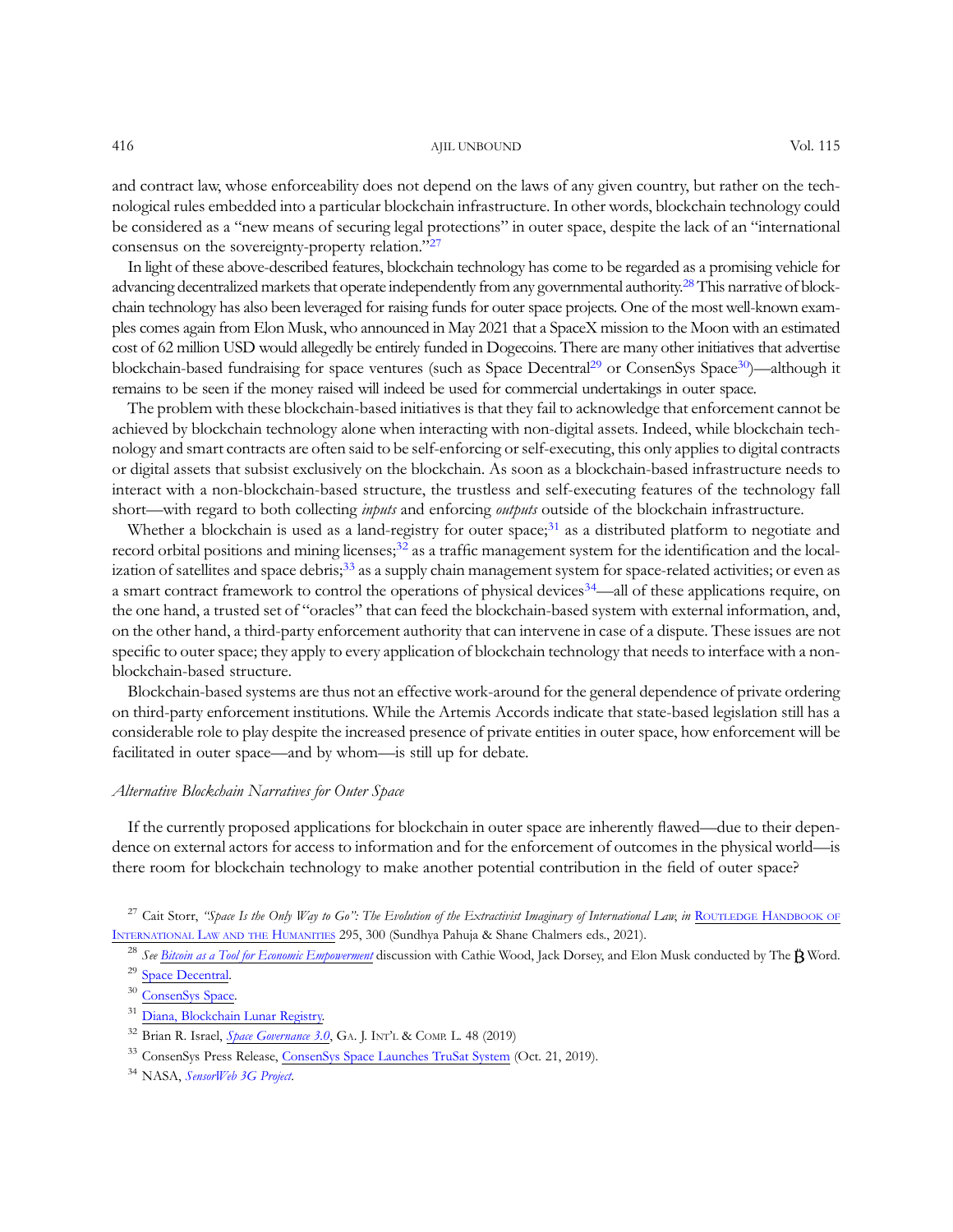Beyond the libertarian ideology, blockchain technology has enabled other narratives that could contribute to promoting better governance in outer space fostering a more distributed and participatory framework for decision making. Collectives of researchers, activists, and developers are already experimenting with blockchain technology for the governance of the commons.<sup>35</sup> They believe this technology brings a long-missing piece to the commons' governance puzzle through the affordances it offers—e.g., reducing free-riding and enabling the collective management of funds.<sup>36</sup> Blockchain technology thus appeals to many grassroots communities<sup>37</sup> and decentralization advocates,<sup>38</sup> who see in this technology new opportunities for distributed and participatory governance.

Beyond grassroots communities, the technology could also serve the interests of both public and private space actors in enhancing institutional trust, not by relying on automated enforcement but rather by enhancing transparency and accountability. Indeed, blockchain technology is particularly well-suited for the governance of polycentric systems, where a variety of actors—often with diverging economic and political interests—need to come to a consensus about a particular course of action, without reliance on a centralized authority to coordinate their actions. Accordingly, many of the attempts at designing new distributed governance structures in the context of blockchain applications could potentially be transposed to the outer space field. A blockchain could be used, for instance, to support international cooperation and facilitate the reconciliation of transactions amongst multiple interacting actors through a shared database that is held in common by all relevant stakeholders. This is currently being done by the Space 4.0 initiative of the European Space Agency,<sup>39</sup> leveraging smart contracts to guarantee accurate payments, procurement, supplier agreements, and automated transactions. Besides, blockchain technology could help improve the governance of shared resources and distribute the proceeds of outer space resource extraction, thanks to the ability to manage funds in a transparent and decentralized fashion, with no reliance on any intermediary authority.<sup>40</sup>

#### Conclusion

Blockchain technologies are a powerful force of innovation with the potential to bring transformation in existing modes of governance. Yet, to date, most of the innovation facilitated by blockchain technology is driven by a particular set of libertarian narratives. These narratives have inspired a variety of applications in outer space, aimed at replacing sovereign rules with private ordering and market-based dynamics that could allegedly operate without the need for any governmental structure or trusted intermediary. Indeed, given the prohibition of national appropriation of celestial bodies, private ordering has become a popular mechanism to negotiate the allocation and exploitation of celestial resources. Yet, as we discussed in this essay, these applications are limited to the extent that they assume enforcement capabilities that the technology does not afford. Nevertheless, while the

<sup>35</sup> David Rozas, Antonio Tenorio-Fornés, Silvia Díaz-Molina & Samer Hassan, *[When Ostrom Meets Blockchain: Exploring the Potentials of](https://journals.sagepub.com/doi/10.1177/21582440211002526)* [Blockchain for Commons Governance](https://journals.sagepub.com/doi/10.1177/21582440211002526), 11 SAGE OPEN 1 (2021).

<sup>39</sup> As described in the European Space Agency's website: "Space 4.0 represents the evolution of the space sector into a new era, when space is evolving from being the preserve of the governments of a few spacefaring nations to a situation in which there is the increased number of diverse space actors around the world, including the emergence of private companies, participation with academia, industry and citizens, digitalisation and global interaction." European Space Agency, [What Is Space 4.0?](https://www.esa.int/About_Us/Ministerial_Council_2016/What_is_space_4.0)

 $^{40}$  Isabel Feichtner & Andrea Leiter, Proposal for a Study on the Scope, Purpose and Administration of a Global Fund from the Financial Payments from Deep Seabed Mining (2020) (unpublished submission; on file with the author).

 $36$  [Id.](https://journals.sagepub.com/doi/10.1177/21582440211002526)

<sup>37</sup> See, e.g., [Crypto Commons.](https://www.crypto-commons.org)

<sup>&</sup>lt;sup>38</sup> See, e.g., [Decentralized Web.](https://www.decentralizedweb.net)